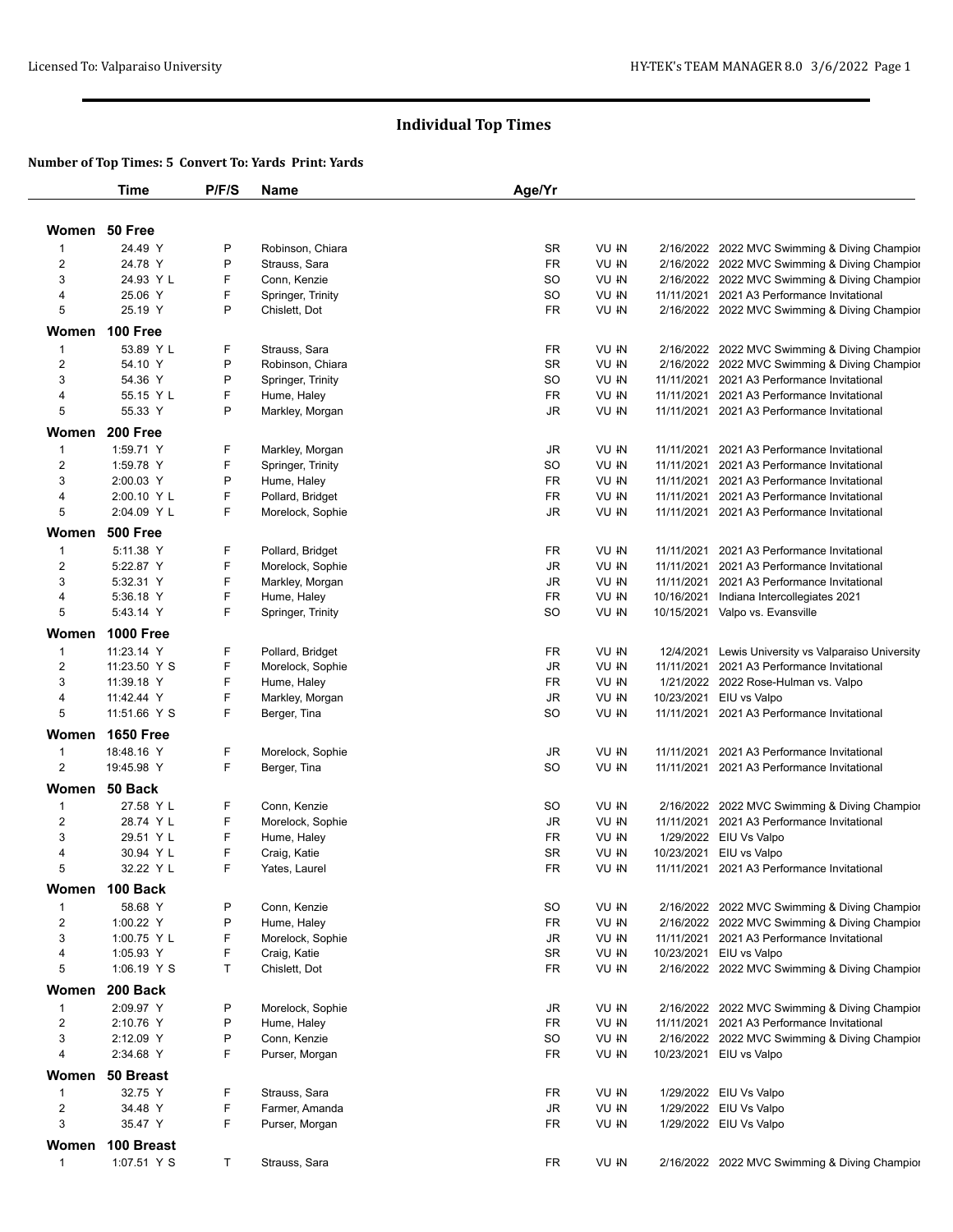# **Individual Top Times**

### **Number of Top Times: 5 Convert To: Yards Print: Yards**

|                  | Time                       | P/F/S        | Name                             | Age/Yr          |                |                                                                                              |
|------------------|----------------------------|--------------|----------------------------------|-----------------|----------------|----------------------------------------------------------------------------------------------|
| $\overline{2}$   | 1:08.78 Y S                | $\mathsf{T}$ | Farmer, Amanda                   | JR              | VU IN          | 2/16/2022 2022 MVC Swimming & Diving Champion                                                |
| 3                | 1:09.56 Y                  | P            | Robinson, Chiara                 | SR              | VU IN          | 2/16/2022 2022 MVC Swimming & Diving Champior                                                |
| 4                | 1:11.40 Y                  | F            | Chislett, Dot                    | <b>FR</b>       | VU IN          | 11/11/2021 2021 A3 Performance Invitational                                                  |
| 5                | 1:15.04 Y                  | F            | Markley, Morgan                  | JR              | VU IN          | 1/3/2022 2021-2022 Orange Bowl Swim Classic                                                  |
| Women            | 200 Breast                 |              |                                  |                 |                |                                                                                              |
| 1                | 2:27.28 Y                  | F            | Strauss, Sara                    | FR              | VU IN          | 2/16/2022 2022 MVC Swimming & Diving Champior                                                |
| $\overline{2}$   | 2:27.46 Y                  | P            | Farmer, Amanda                   | JR              | VU IN          | 2/16/2022 2022 MVC Swimming & Diving Champion                                                |
| 3                | 2:36.26 Y                  | P            | Chislett, Dot                    | FR              | VU IN          | 11/11/2021 2021 A3 Performance Invitational                                                  |
| 4                | 2:41.22 Y                  | P            | Purser, Morgan                   | <b>FR</b>       | VU IN          | 2/16/2022 2022 MVC Swimming & Diving Champior                                                |
| 5                | 2:46.07 Y                  | F            | Allison, Morgan                  | <b>FR</b>       | VU IN          | 1/21/2022 2022 Rose-Hulman vs. Valpo                                                         |
| Women 50 Fly     |                            |              |                                  |                 |                |                                                                                              |
| 1                | 28.42 Y                    | F            | Pollard, Bridget                 | <b>FR</b>       | VU IN          | 1/22/2022 IUPUI - VALPO                                                                      |
| $\overline{2}$   | 28.89 Y                    | F            | Chislett, Dot                    | <b>FR</b>       | VU IN          | 1/22/2022 IUPUI - VALPO                                                                      |
| 3                | 29.36 Y                    | F            | Allison, Morgan                  | <b>FR</b>       | VU IN          | 1/22/2022 IUPUI - VALPO                                                                      |
| 4                | 33.71 Y                    | F            | Farmer, Amanda                   | JR              | VU IN          | 1/3/2022 2021-2022 Orange Bowl Swim Classic                                                  |
| 5                | 34.88 Y                    | F            | Berger, Tina                     | SO.             | VU IN          | 1/3/2022 2021-2022 Orange Bowl Swim Classic                                                  |
|                  |                            |              |                                  |                 |                |                                                                                              |
| 1                | Women 100 Fly<br>59.40 Y   | F            | Pollard, Bridget                 | FR              | VU IN          | 11/11/2021 2021 A3 Performance Invitational                                                  |
| $\overline{2}$   | 1:01.76 Y S                | T            |                                  | <b>FR</b>       | VU IN          |                                                                                              |
| 3                | 1:02.38 Y                  | F            | Chislett, Dot                    | <b>FR</b>       | VU IN          | 2/16/2022 2022 MVC Swimming & Diving Champior<br>11/11/2021 2021 A3 Performance Invitational |
| 4                | 1:04.55 Y                  | F            | Allison, Morgan                  | FR              | VU IN          | 12/4/2021 Lewis University vs Valparaiso University                                          |
| 5                | x1:07.58 Y                 | P            | Hume, Haley<br>Yates, Laurel     | <b>FR</b>       | VU IN          | 11/11/2021 2021 A3 Performance Invitational                                                  |
|                  |                            |              |                                  |                 |                |                                                                                              |
| Women            | <b>200 Fly</b>             |              |                                  |                 |                |                                                                                              |
| $\mathbf{1}$     | 2:14.35 Y                  | P            | Pollard, Bridget                 | <b>FR</b>       | VU IN          | 2/16/2022 2022 MVC Swimming & Diving Champion                                                |
| $\overline{2}$   | 2:18.93 Y                  | F            | Chislett, Dot                    | <b>FR</b>       | VU IN          | 1/14/2022 UIC vs Valpo                                                                       |
| 3                | 2:19.49 Y                  | F            | Allison, Morgan                  | FR              | VU IN          | 11/11/2021 2021 A3 Performance Invitational                                                  |
| 4                | 2:29.92 Y                  | P<br>F       | Berger, Tina                     | <b>SO</b>       | VU IN          | 11/11/2021 2021 A3 Performance Invitational                                                  |
| 5                | 2:38.75 Y                  |              | Farmer, Amanda                   | JR              | VU IN          | 10/23/2021 EIU vs Valpo                                                                      |
| Women            | 100 IM                     |              |                                  |                 |                |                                                                                              |
| $\mathbf{1}$     | 1:00.92 Y S                | T            | Robinson, Chiara                 | <b>SR</b>       | VU IN          | 2/16/2022 2022 MVC Swimming & Diving Champion                                                |
| $\overline{2}$   | 1:01.86 Y S                | T            | Hume, Haley                      | <b>FR</b>       | VU IN          | 2/16/2022 2022 MVC Swimming & Diving Champior                                                |
| 3                | 1:02.01 Y S                | $\mathsf{T}$ | Strauss, Sara                    | <b>FR</b>       | VU IN          | 2/16/2022 2022 MVC Swimming & Diving Champior                                                |
| 4<br>5           | 1:04.08 Y S<br>1:04.76 Y S | T<br>T       | Markley, Morgan<br>Chislett, Dot | JR<br><b>FR</b> | VU IN<br>VU IN | 11/11/2021 2021 A3 Performance Invitational<br>11/11/2021 2021 A3 Performance Invitational   |
| Women            | <b>200 IM</b>              |              |                                  |                 |                |                                                                                              |
| 1                | 2:14.48 Y                  | P            | Hume, Haley                      | <b>FR</b>       | VU IN          | 11/11/2021 2021 A3 Performance Invitational                                                  |
| $\overline{2}$   | x2:16.15 Y                 | P            | Pollard, Bridget                 | <b>FR</b>       | VU IN          | 11/11/2021 2021 A3 Performance Invitational                                                  |
| 3                | 2:20.14 Y                  | P            | Allison, Morgan                  | FR              | VU IN          | 2/16/2022 2022 MVC Swimming & Diving Champior                                                |
| 4                | 2:21.00 Y                  | P            | Farmer, Amanda                   | JR              | VU IN          | 2/16/2022 2022 MVC Swimming & Diving Champior                                                |
| 5                | 2:21.18 Y                  | F            | Strauss, Sara                    | FR              | VU IN          | 1/21/2022 2022 Rose-Hulman vs. Valpo                                                         |
|                  |                            |              |                                  |                 |                |                                                                                              |
| Women            | 400 IM                     |              |                                  |                 |                |                                                                                              |
| $\mathbf{1}$     | 4:54.37 Y                  | F            | Allison, Morgan                  | FR              | VU IN          | 2/16/2022 2022 MVC Swimming & Diving Champior                                                |
| $\boldsymbol{2}$ | 4:55.16 Y                  | F            | Pollard, Bridget                 | FR              | VU IN          | 9/26/2021 Butler Double Dual Meet 2021                                                       |
| 3                | 5:00.14 Y                  | P            | Farmer, Amanda                   | JR              | VU IN          | 2/16/2022 2022 MVC Swimming & Diving Champior                                                |
| 4                | 5:02.13 Y                  | F            | Hume, Haley                      | <b>FR</b>       | VU IN          | 1/14/2022 UIC vs Valpo                                                                       |